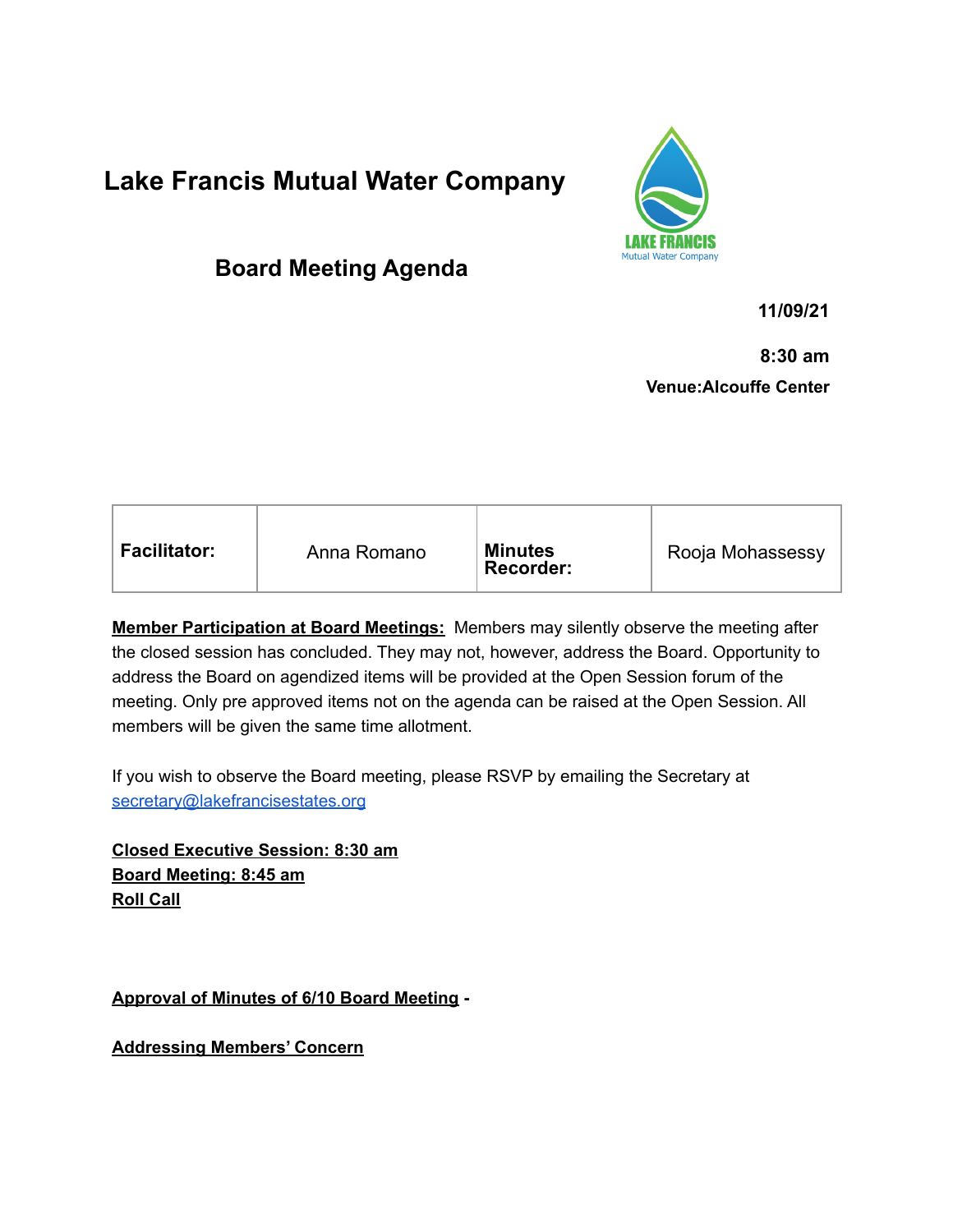#### **Old Business:**

**Item 1: Shut-off Valves - President/CEO**

#### **Item 2:**

**Repair and Maintenance**

- **● Leak Repairs**
- **● Road Repair**

**Item 3: Non-profit Status update -**

**Item 4: Grant Status:**

**Item 5: Policies: Irresponsible Use of Water and fiscal year**

**Item 6: Plexiglass Board**

**Item 7: Status of Corp Books Issuance of Certificates**

### **New Business:**

**Item 1: Emergency Preparedness Plan**

**Item 2: Firewise Community**

## **Item 3:**

**Approval of Policy on Fees - CFO**

#### **Item 4:**

**Website demarcation between LFMWC & ACC - Secretary**